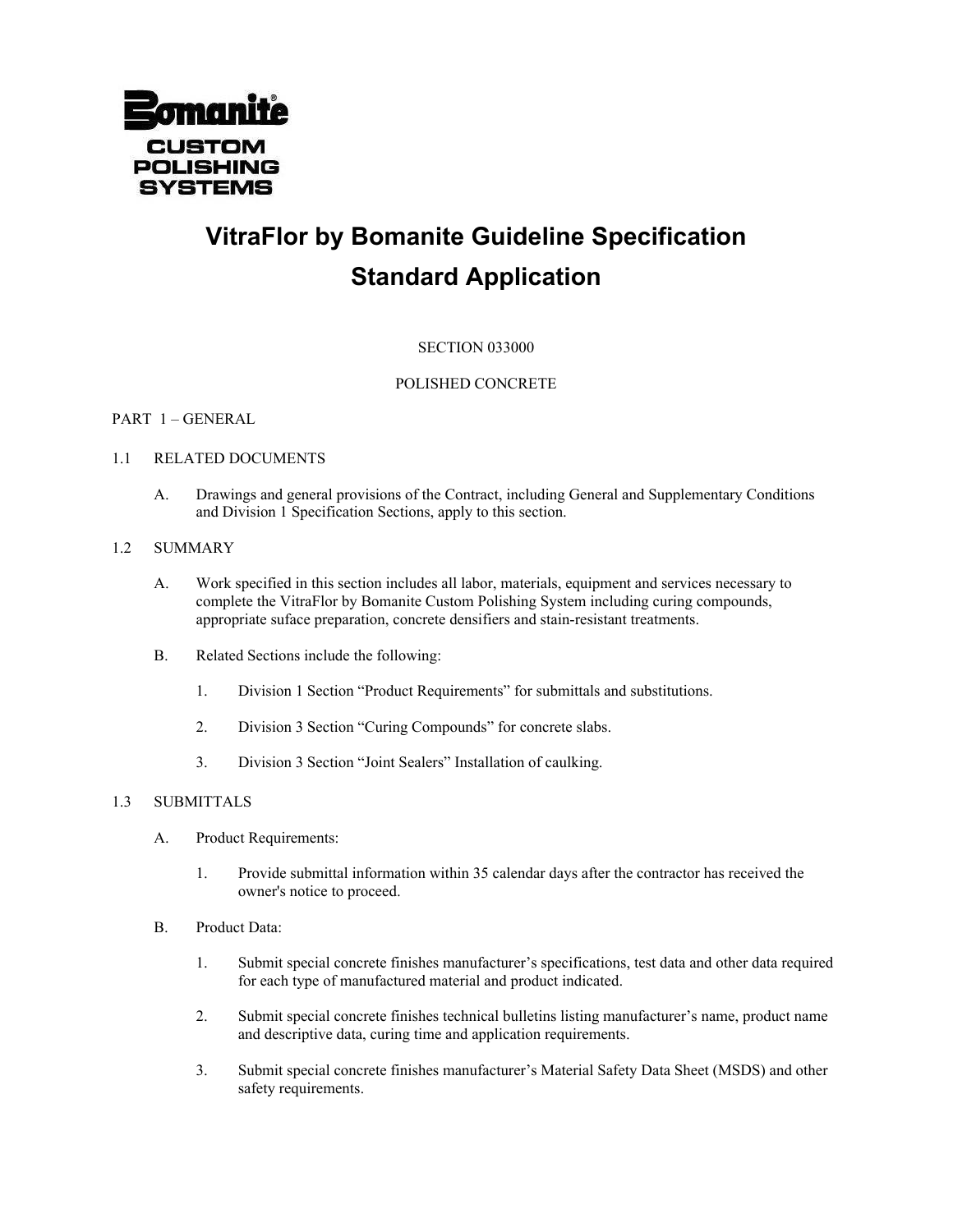### 1.4 QUALITY ASSURANCE

- A. Installer Qualifications: The contractor for this work shall be a licensed Bomanite Custom Polishing Licensed Contractor and Certified Applicator trained and equipped by The Bomanite Company (303) 369-1115.
	- 1. Provide letter of certification from The Bomanite Company stating that installer is a certified applicator of special concrete finishes and is familiar with proper procedures/installation requirements of the manufacturer.
	- 2. Use an authorized Bomanite Licensed Contractor and adequate number of skilled workmen who are thoroughly trained and experienced in the necessary craft.
	- 3. Applicator shall be familiar with the specified requirements and the methods needed for proper performance of work of this section.
	- 4. Applicator shall be familiar with the previously approved mock-ups that demonstrated standard of workmanship.
	- 5. Authorized Bomanite Custom Polishing Systems installers limited to the following:

a) Colorado Hardscapes, Inc. 9000 E. Chenango Ave. Suite 200, Greenwood Village, CO, 80111 303-750-8200

- B. Manufacturer Qualifications: A firm experienced in the support and training of a national installer network and manufacturing products required/listed to complete the work.
	- 1. The Bomanite Company 303-369-1115 no equal
- C. Source Limitations:
	- 1. Concrete: Obtain each type or class of cementitious material of the same brand from the same manufacturer's plant, obtain aggregate from one source and obtain admixtures from one source from a single manufacturer.
- D. Mock-ups:
	- 1. Apply each type finish to mock-ups to demonstrate typical joints, depth of grind, color variation (if any) and standard of workmanship.
		- a. Mock-up shall include entire system, including specified concrete mix, depth of grind, hardening chemicals and surface treatments.
		- b. Notify Architect or Owner Representative seven days in advance of dates and times when mock-ups will be constructed.
		- c. Obtain from the Architect or Owner Representative approval of mock-ups before starting construction.
		- d. If the Architect or Owner Representative determines that the mock-ups do not meet requirements, General Contractor will demolish and remove them from the site and cast others until mock-ups are approved.
		- e. Maintain mock-ups during construction in an undisturbed condition as a standard for judging the completed work.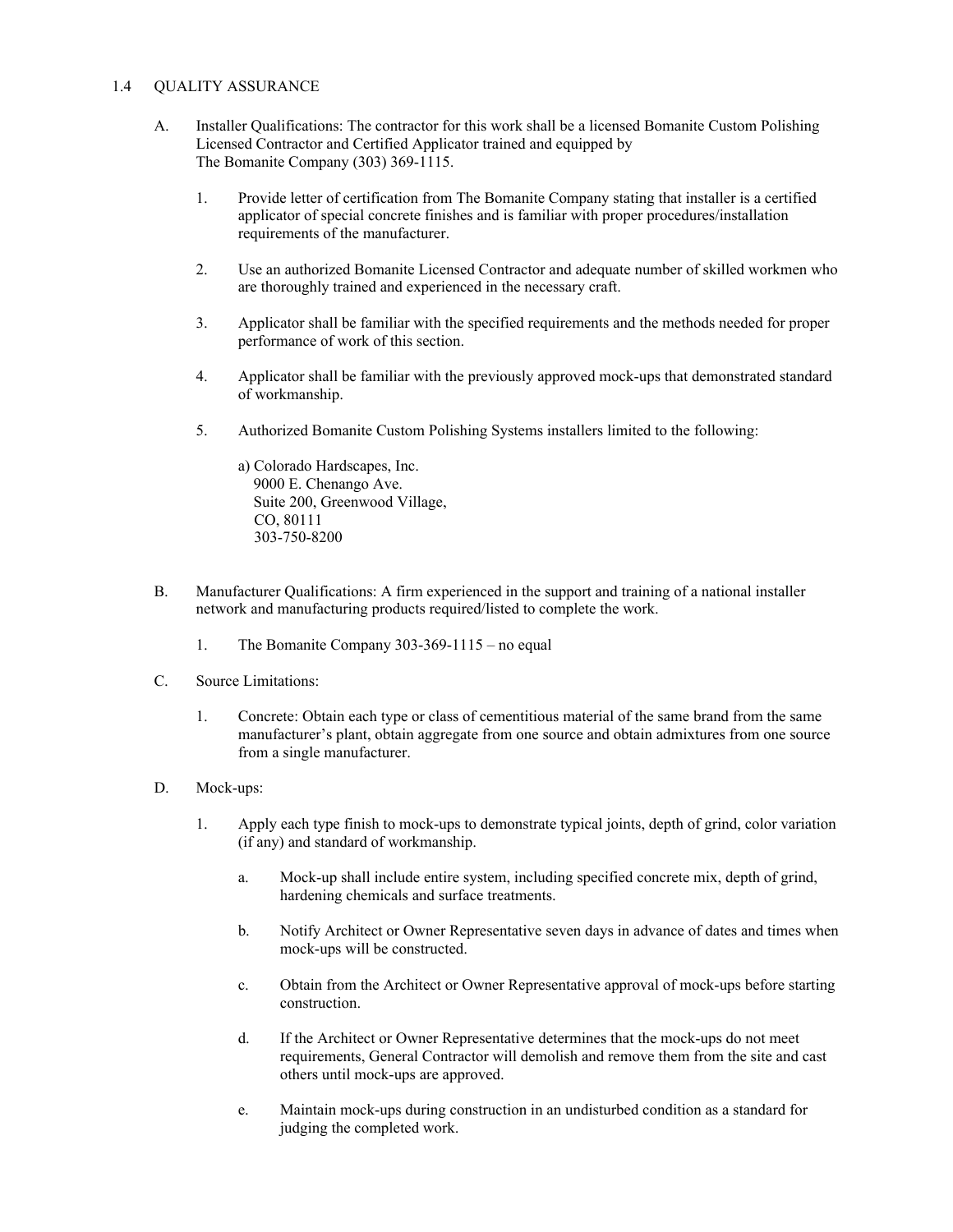### 1.5 DELIVERY, STORAGE AND HANDLING

- A. Deliver materials in original packages and containers, with seals unbroken, bearing manufacturer labels indicating brand name and directions for storage, mixing with other components and application.
- B. Store materials to comply with manufacturer's written instructions to prevent deterioration from moisture or other detrimental effects.
- C. Dispense special concrete finish material from factory numbered and sealed containers. Maintain record of container numbers.

## 1.6 PROJECT CONDITIONS

- A. Environmental Limitations:
	- 1. Comply with manufacturer's written instructions for substrate temperature and moisture content, ambient temperature and humidity, ventilation and other conditions affecting installation performance.
	- 2. Concrete must be cured a minimum of 28 days or as directed by the manufacturer before application of Bomanite Custom Polishing can begin.
- B. Close areas to traffic during and after floor application for time period recommended in writing by licensed installer.

## PART 2 - PRODUCTS

#### 2.1 MANUFACTURERS

- A. In other Part 2 articles where titles below introduce products, the following requirements apply to product selection:
	- 1. Available Manufacturers: Subject to compliance with requirements, manufacturers offering materials decorative in nature required to be incorporated into the work include, and are limited to, manufacturer listed.
		- a) Colorado Hardscapes, Inc. 9000 E. Chenango Ave. Suite 200, Greenwood Village, CO, 80111 303-750-8200

## 2.2 MATERIALS

- A. Bomanite Stabilizer Pro: Proprietary water based liquid hardener based on Lithium Silicate with Silane additives containing no VOC's applied at three points of the installation process formulated to chemically harden and improve the density of concrete surfaces.
- B. Bomanite VitraFinish: Proprietary water based liquid hardener with additional stain resistant properties based on Lithium Silicate and Methacrylate additives containing <50 g/l VOC applied as the final step of the installation process formulated to chemically harden and improve the stain resistance of interior concrete surfaces.
- C. Patching materials: Bomanite GFRC Facing Mix no equals accepted. Trowel or spray applied mortar based on Type II Portland cement blended with Calcium Aluminate cement modified with Styrene Butadiene polymer designed to bond to prepared concrete and cure rapidly in order to aid grinding production.
- D. No substitutions or alternates to the above will be accepted.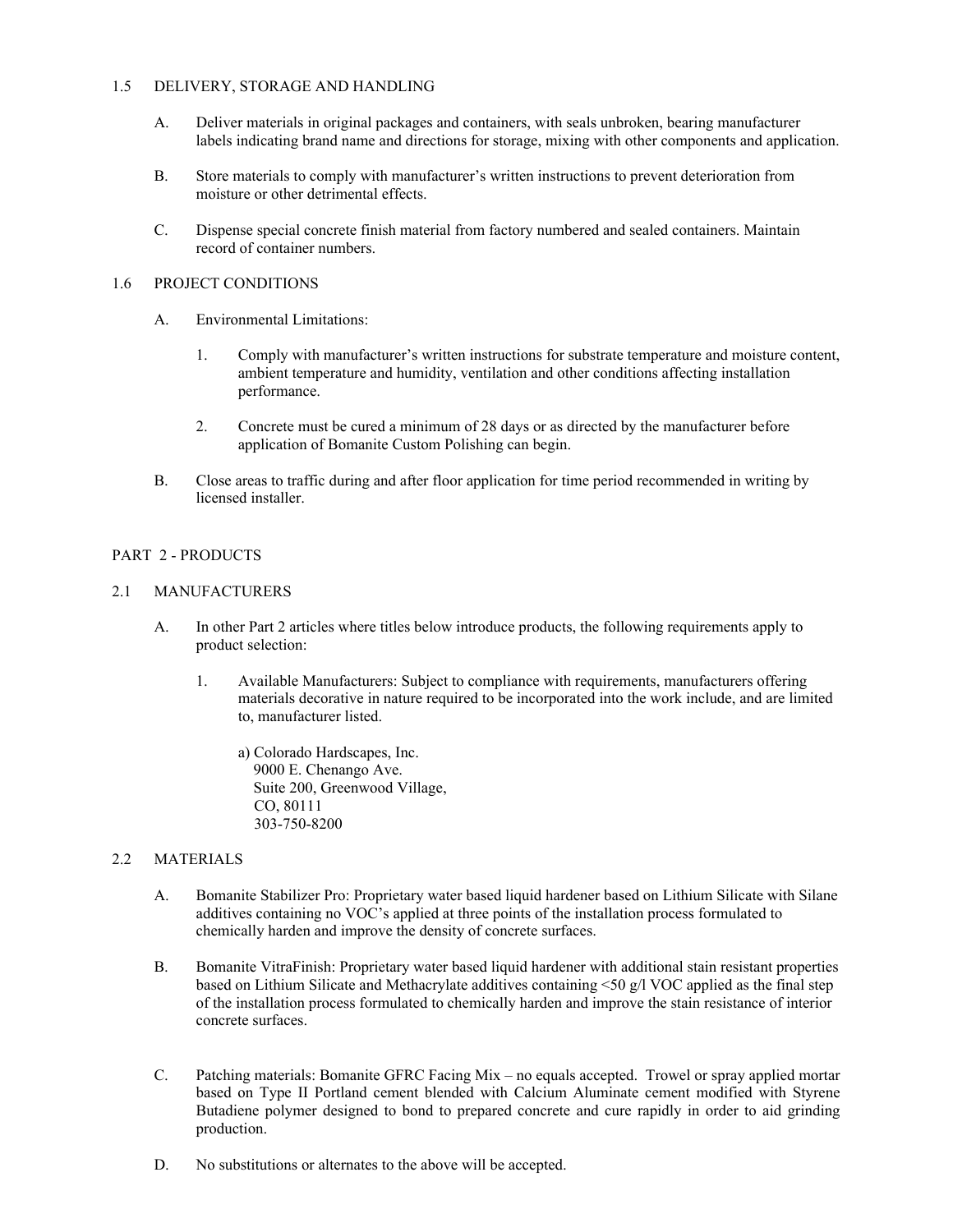- E. Related Materials.
	- 1. Bomanite Clear Cure: A water based acrylic sealer containing <250 g/l VOC designed to bond to fresh concrete and meet ASTM C-309 membrane curing standards while being compatible with the Bomanite Custom Polishing processes.
	- 2. Hi-Tech Structural Systems Polyurea Joint Filler HT-PE85: A two component rapid curing polyurea joint filler containing <70 g/l VOC designed to fill and support the sawed joints in a concrete slab while being compatible with the Bomanite Custom Polishing processes. 1-800- 454-5530
	- 3. No substitutions or alternates to the above will be accepted.

## 2.3 CONCRETE

- A. Portland cement: shall conform to ASTM C 150, Type I, II or V.
- B. Aggregates: shall conform to ASTM C 33.
- C. Water: Mixing water shall be fresh, clean and potable.
- D. Air Entrainment: No air entrainment is to be used in the concrete mix design.
- E. Water-Reducing Admixtures: Water-reducing admixtures are permitted and shall conform to ASTM C 494.
- F. Pozzolans: Fly Ash conforming to ASTM C618 type F or Blast Slag conforming to ASTM C989 is required for use in the concrete mix design.

#### 2.4 CONCRETE MIX SPECIFIC TO BOMANITE VITRAFLOR REQUIREMENTS

- A. Requirements:
	- 1. Slump: 4 to 6 inch slump. Obtain approval from Owner's Authorized Representative if slump is outside these parameters.
	- 2. Minimum PSI Rating: 28 days  $\omega > 3,000$  psi with 60 days  $\omega > 4,000$  psi.
	- 3. Cement quantity per yard of mix:
		- a. Minimum: 5 sacks. b. Maximum: 7 sacks.
	- 4. Water/cement ratio: Maximum .6.
	- 5. Aggregates: Use maximum topsize aggregate with lowest paste content possible.
	- 6. Admixtures: Mid range water reducers recommended.
	- 7. Fly ash or Blast Slag: Use in all applications possible up to 40% cement content.
	- 8. Accelerators: Do not use accelerators.

#### 2.5 CONTROL JOINTS

- A. Form weakened-plane contraction joints, sectioning concrete into areas as indicated with power saws equipped with shatterproof abrasive or diamond-rimmed blades.
- B. Cut 1/8 to 1/4-inch-wide joints into concrete when cutting action will not tear, abrade, or otherwise damage surface and before concrete develops random contraction cracks.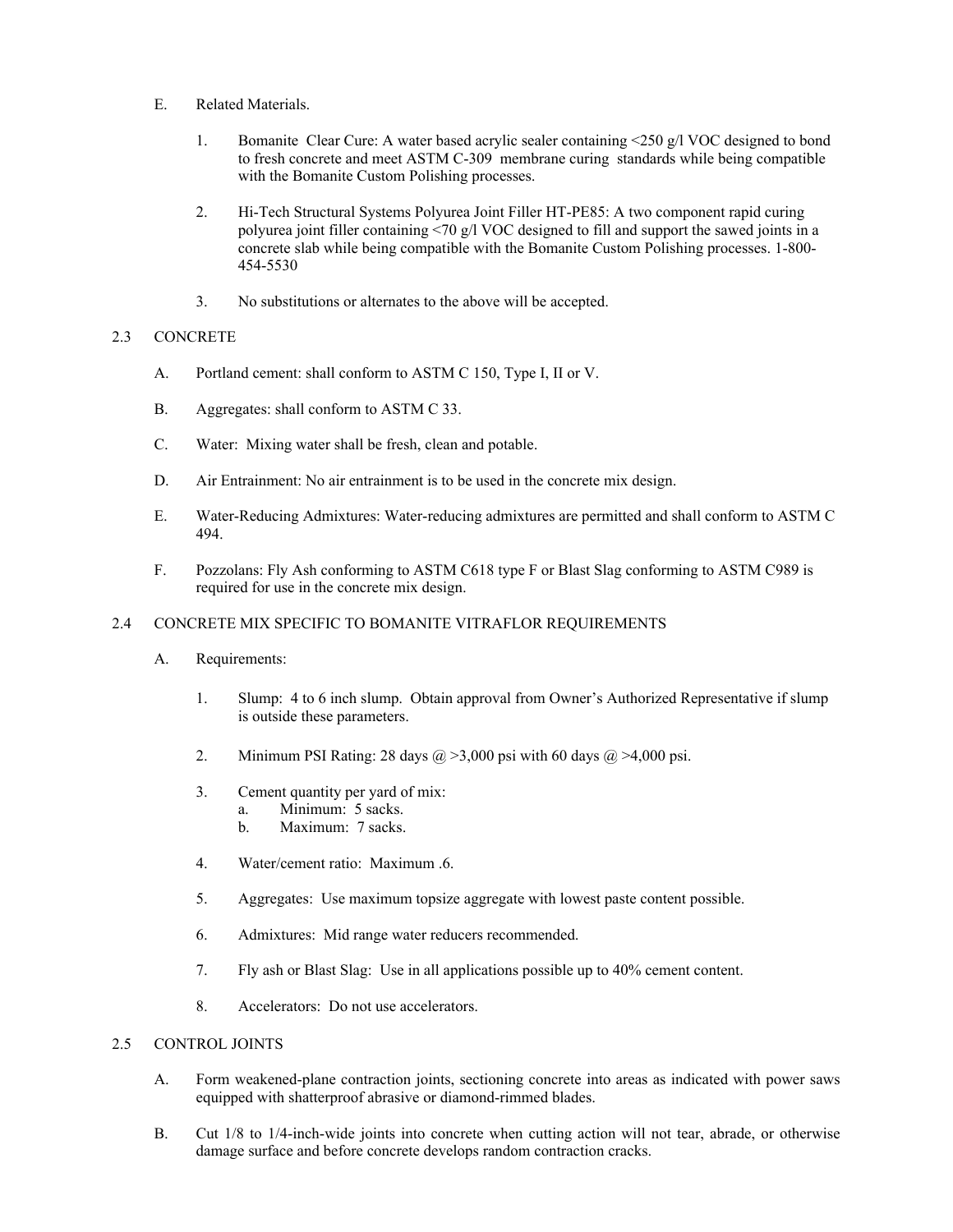C. Construct control joints for a depth equal to at least one-third of concrete thickness.

# PART 3 - EXECUTION

#### 3.1 PRECONSTRUCTION PLANNING

- A. Consult General Contractor, Structural Engineer, Architect and Concrete Contractor prior to installation of concrete slab to ensure complete understanding of substrate preparation, reinforcement, penetrations, mix design, placing and finishing requirements, etc.
- B. Verify that the concrete slab will meet a minimum of 3,000 psi of compressive strength and has a minimum flatness rating of F35 as per ASTM E1155 – see supplemental Bomanite Custom Polishing Standard FF/FL Floor Tolerance Specification. Consult American Concrete Institute ACI302.IR-89, Guide for Concrete Floor and Slab Construction requirements in Division 3 Section "Cast-In-Place Concrete," and "Project Conditions."
- C. Confirm that the General Contractor through coordination with other trades will be responsible for the protection of the slab during construction to ensure that no contaminants such as (but not limited to) oil, grease, paint, adhesives, flux, etc will be present at the time of concrete polishing.

## 3.2 EXAMINATION OF SLAB PRIOR TO APPLICATION

- A. Examine substrate, with installer present, for conditions affecting performance of finish. Rectify conditions detrimental to timely and proper work. Do not proceed until unsatisfactory conditions are corrected.
- B. Verify that base slab meets finish and surface profile requirements in Division 3 Section "Cast-In-Place Concrete," and "Project Conditions" above.
- C. Prior to application, verify that floor surfaces are free of construction damage and contaminants.
- D. Repair of defective concrete due to improper installation is the Polishing Concrete Contractor's responsibility. Removal and replacement of concrete that cannot be repaired and patched to Architect's approval is the Concrete Contractor's responsibility. The determination of whether the concrete can be repaired or must be removed and replaced is the General Contractor's to make with the knowledge that adequate cure time of replaced sections must be allowed prior to commencing the grinding, staining and polishing process.

## 3.3 INSTALLATION OF POLISHING PROCESS

- A. Construction Process:
	- 1. Apply specialty hardening and polishing process in accordance with manufacturer's proprietary, internal application procedures.
		- a. VitraFlor by Bomanite—Exposure of aggregate: Concrete to be ground to a full sand exposure with minimal top size aggregate exposure (minimum starting grit of 150 metal bond) and polished to 3,000 grit.
		- b. Concrete must be in place to reach an adequate strength to begin polishing without experiencing fine aggregate loss from the initial grinding process or as directed by Bomanite before application can begin.
		- c. Control joints to be filled with Polyurea and shaved prior to the grinding and polishing process.
		- d. Application is to take place and be completed prior to racking and other in-store furniture and cabinetry installation, thus providing a complete,